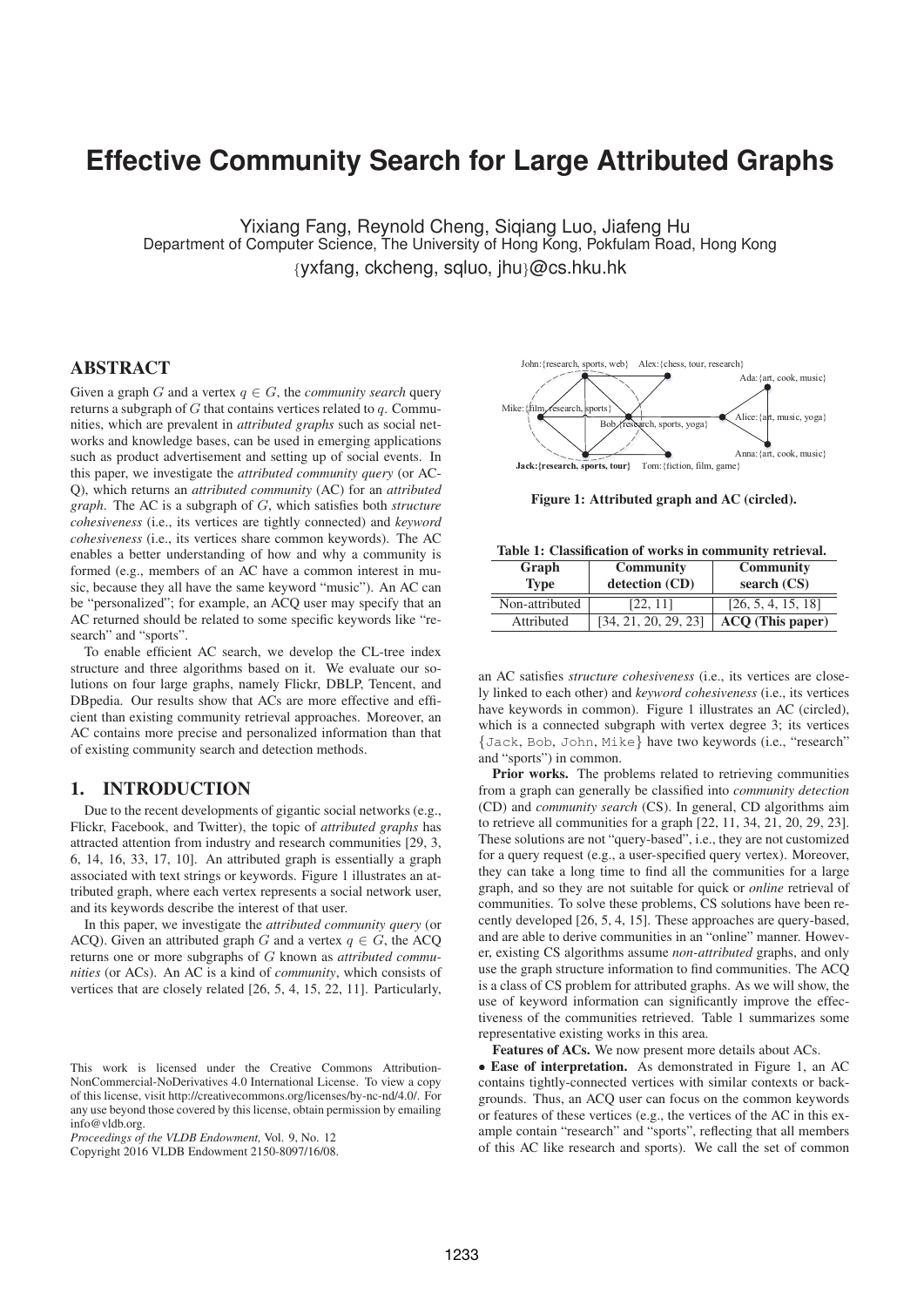keywords among AC vertices the *AC-label*. In our experiments, the AC-labels facilitate understanding of the vertices that form the AC.

The design of ACs allows it to be used in setting up of social events. For example, if a Twitter member has many keywords about traveling (e.g., he posted a lot of photos about his trips, with keywords), issuing an ACQ with this member as the query vertex may return other members interested in traveling, because their vertices also have keywords related to traveling. A group tour can then be recommended to these members.

• Personalization. The user of an ACQ can control the semantics of the AC, by specifying a set of S of keywords. Intuitively, S decides the meaning of the AC based on the user's need. If we let  $q$ =Jack and  $S$ ={"research"}, the AC is formed by {Jack, Bob, John, Mike, Alex}, who are all interested in research. Let us consider another example in the DBLP bibliographical network, where each vertex's attribute is represented by the top-20 frequent keywords in their publications. Let  $q = J \text{im } G$  and  $S$  is the set of keywords {transaction, data, management, system, research}, we obtain the AC in Figure 2(a), which contains six prominent database researchers closely related to Jim. On the other hand, when  $S$  is {sloan, digital, sky, survey, SDSS}, the ACO yields another AC in Figure 2(b), which indicates the seven scientists involved in the SDSS project  $<sup>1</sup>$ . Thus, with the use of different key-</sup> word sets S, different "personalized" communities can be obtained.

Existing CS algorithms, which do not handle attributed graphs, may not produce the two ACs above. For example, the CS algorithm in [26] returns the community with *all* the 14 vertices shown in Figures 2(a) and (b). The main reasons are: (1) these vertices are heavily linked with Jim; and (2) the keywords are not considered. In contrast, the use of set  $S$  in the ACQ places these vertices into two communities, containing vertices that are cohesive in terms of *structure* and *keyword*. This allows a user to focus on the important vertices that are related to  $S$ . For example, using the AC of Figure 2(a), a database conference organizer can invite speakers who have a close relationship with Jim.

The personalization feature is also useful in marketing. Suppose that Mary, a yoga lover, is a customer of a gym. An ACQ can be issued on a social network, with Mary as the query vertex and  $S = {``yoga"}$ . Since members of the AC contain the keyword "yoga", they can be the gym's advertising targets. On the other hand, current CS algorithms may return a community that contains one or more vertices without the keyword "yoga". It is not clear whether the corresponding user of this vertex is interested in yoga.

• Online evaluation. Similar to other CS solutions, we have developed efficient ACQ algorithms for large graphs, allowing ACs to be generated quickly upon a query request. On the contrary, existing CD algorithms [34, 23, 21, 20] that generate all communities for a graph are often considered to be offline solutions, since they are often costly and time-consuming, especially on very large graphs.

Technical challenges and our contributions. We face two important questions: (1) What should be a sound definition of an AC? (2) How to evaluate ACQ efficiently? For the first question, we define an AC based on the *minimum degree*, which is one of the most common structure cohesiveness metrics [22, 11, 26, 5]. This measure requires that every vertex in the community has a degree of  $k$ or more. We formulate the keyword cohesiveness as maximizing the number of shared keywords in keyword set S. The shared keywords naturally reveal the common features among vertices (e.g., common interest of social network users). We can also use these shared keywords to explain how a community is formed.



Figure 2: Two ACs of Jim Gray.

The second question is not easy to answer, because the attributed graph G to be explored can be very large, and the (structure and keyword) cohesiveness criteria can be complex to handle. A simple way is first to consider all the possible keyword combinations, and then return the subgraphs, which satisfy the minimum degree constraint and have the most shared keywords. This solution, which requires the enumeration of all the subsets of  $q$ 's keyword set, has a complexity exponential to the size  $l$  of  $q$ 's keyword set. In our experiments, for some queries,  $l$  can be up to 30, resulting in the consideration of  $2^{30} = 1,073,741,824$  subsets of q. The algorithm is impractical, especially when  $q$ 's keyword set is large.

We observe the *anti-monotonicity* property, which states that given a set  $S$  of keywords, if it appears in every vertex of an AC, then for every subset  $S'$  of  $S$ , there exists an AC in which every vertex contains  $S'$ . We use this intuition to propose better algorithms. We further develop the *CL-tree*, an index that organizes the vertex keyword data in a hierarchical structure. The CL-tree has a space and construction time complexity linear to the size of  $G$ . We have developed three different ACQ algorithms based on the CL-tree, and they are able to achieve a superior performance.

We have performed extensive experiments on four large real graph datasets (namely Flickr, DBLP, Tencent, and DBpedia). We found that a large number of common keywords appear across vertices in our graph datasets. In DBLP, for instance, an AC with one common keyword contains over 5,000 vertices on average; an AC with two common keywords contains over 700 vertices. Hence, using shared keywords among vertices as keyword cohesiveness makes sense. We have also studied how to quantify the quality of a community, based on occurrence frequencies of keywords and similarity between the keyword sets of two vertices. We conducted a detailed case study on DBLP. These results confirm the superiority of the AC over the communities returned by existing community detection and community search algorithms, in terms of community quality. The performance of our best algorithm is 2 to 3 order-ofmagnitude better than solutions that do not use the CL-tree. Another advantage of our approaches is that they organize and search vertex keywords for ACs effectively, achieving a higher efficiency than existing community search solutions (that do not use vertex keywords in the community search process).

Organization. We review the related work in Section 2, and define the ACQ problem formally in Section 3. Section 4 presents the basic solutions, and Section 5 discusses the CL-tree index. We present the query algorithms in Section 6. Our experimental results are reported in Section 7. We conclude in Section 8.

# 2. RELATED WORK

Community detection (CD). A large class of studies aim to discover or *detect* all the communities from an entire graph. Table 1 summarises these works. Earlier solutions, such as [22, 11], employ link-based analysis to obtain these communities. However,

<sup>1</sup> URL of the SDSS project: http://www.sdss.org.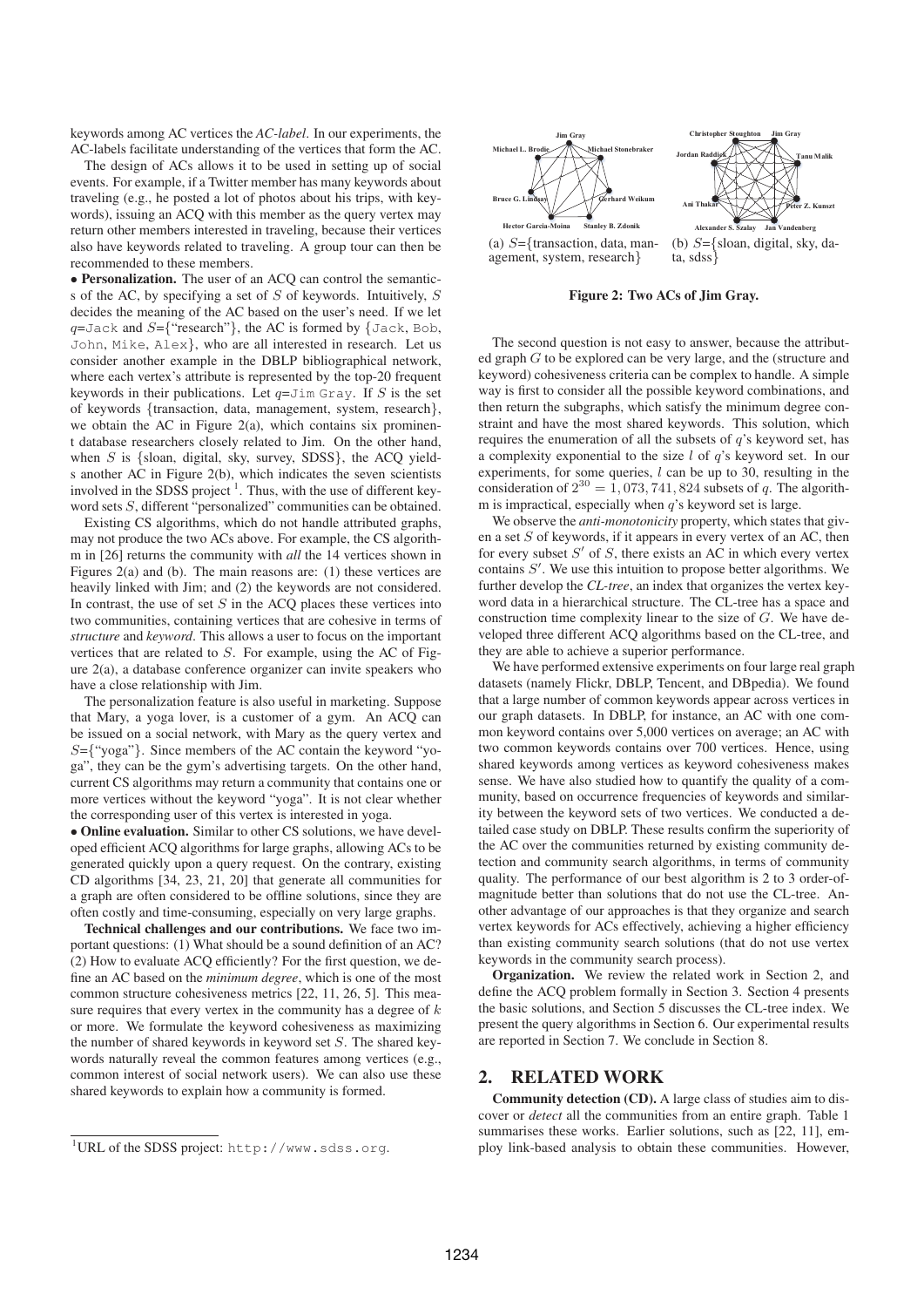they do not consider the textual information associated with graphs. Recent works focus on attributed graphs, and use clustering techniques to identify communities. For instance, Zhou et al. [34] considered both links and keywords of vertices to compute the vertices' pairwise similarities, and then clustered the graph. Ruan et al. [23] proposed a method called CODICIL. This solution augments the original graphs by creating new edges based on content similarity, and then uses an effective graph sampling to boost the efficiency of clustering. We will compare ACQ with this method experimentally.

Another common approach is based on topic models. In [21, 20], the Link-PLSA-LDA and Topic-Link LDA models jointly model vertices' content and links based on the LDA model. In [29], the attributed graph is clustered based on probabilistic inference. In [24], the topics, interaction types and the social connections are considered for discovering communities. CESNA [31] detects overlapping communities by assuming communities "generate" both the link and content. A discriminative approach [32] has also been considered for community detection. As discussed before, CD algorithms are generally slow, as they often consider the pairwise distance/similarity among vertices. Also, it is not clear how they can be adapted to perform online ACQ. In this paper, we propose online algorithms for finding communities on attributed graphs.

Community search (CS). Another class of solutions aims to obtain communities in an "online" manner, based on a query request. For example, given a vertex q, several existing works  $[26, 5, 18,$ 4, 15] have developed fast algorithms to obtain a community for q. To measure the structure cohesiveness of a community, the *minimum degree* is often used [26, 5, 18]. Sozio et al. [26] proposed the first algorithm Global to find the  $k$ -core containing q. Cui et al. [5] proposed Local, which uses local expansion techniques to enhance the performance of Global. We will compare these two solutions in our experiments. Other definitions, including kclique  $[4]$  and k-truss  $[15]$ , have also been considered for searching communities. A recent work [18] finds communities with high influence. These works assume non-attributed graphs, and overlook the rich information of vertices that come with attributed graphs. As we will see, performing CS on attributed graphs is better than on non-attributed graphs.

**Graph keyword search.** Given an attributed graph  $G$  and a set Q of keywords, graph keyword search solutions output a tree structure, whose nodes are vertices of  $G$ , and the union of these vertices' keyword sets is a superset of Q [3, 6, 16]. Recent work studies the use of a subgraph of  $G$  as the query output [17]. These works are substantially different from the ACQ problem. First, they do not specify query vertices as required by the ACQ problem. Second, the tree or subgraph produced do not guarantee structure cohesiveness. Third, keyword cohesiveness is not ensured; there is no mechanism that enforces query keywords to be shared among the keyword sets of all query output's vertices. Thus, graph keyword search solutions are not designed to find ACs.

# 3. THE ACQ PROBLEM

We now discuss the attributed graph model, the  $k$ -core, and the AC. In the CS and CD literature, most existing works assume that the underlying graph is undirected [26, 18, 29, 23]. We also suppose that an attributed graph  $G(V, E)$  is undirected, with vertex set V and edge set E. Each vertex  $v \in V$  is associated with a set of keywords,  $W(v)$ . Let n and m be the corresponding sizes of V and E. The degree of a vertex v of G is denoted by  $deg_G(v)$ . Table 2 lists the symbols used in the paper.

A community is often a subgraph of G that satisfies *structure cohesiveness* (i.e., the vertices contained in the community are linked

Table 2: Symbols and meanings.

| <b>Symbol</b> | <b>Meaning</b>                                                             |
|---------------|----------------------------------------------------------------------------|
| G(V,E)        | An attributed graph with vertex set $V$ and edge set $E$                   |
| W(v)          | The keyword set of vertex $v$                                              |
| $deg_G(v)$    | The degree of vertex $v$ in $G$                                            |
| G[S']         | The largest connected subgraph of G s.t. $q \in G[S']$ ,                   |
|               | and $\forall v \in G[S'], S' \subseteq W(v)$                               |
| $G_k[S']$     | The largest connected subgraph of G s.t. $q \in G_k[S']$ ,                 |
|               | and $\forall v \in G_k[S'], deg_{G_k[S']v} \geq k$ and $S' \subseteq W(v)$ |

to each other in some way). A common notion of structure cohesiveness is that the *minimum degree* of all the vertices that appear in the community has to be  $k$  or more [26, 25, 2, 7, 5, 18]. This is used in the k-core and the AC. Let us discuss the k-core first.

DEFINITION 1 ( $k$ -CORE [25, 2]). *Given an integer*  $k$  ( $k$ ) 0), the k-core of G, denoted by  $H_k$ , is the largest subgraph of G, *such that*  $\forall v \in H_k$ *,*  $deg_{H_k}(v) \geq k$ *.* 

We say that  $H_k$  has an order of k. Notice that  $H_k$  may not be a connected graph [2], and its connected components, denoted by  $k$ -cores, are usually the "communities" returned by  $k$ -core search algorithms.



Figure 3: Illustrating the k-core and the AC.

EXAMPLE 1. *In Figure 3(a),* {A, B, C, D} *is both a 3-core and a 3-core. The 1-core has vertices*  $\{A, B, C, D, E, F, G, H, I\}$ *and is composed of two*  $1$ -core components:  $\{A, B, C, D, E, F, G\}$ *and*  $\{H, I\}$ *. The number*  $k$  *in each circle represents the*  $k$ -core *contained in that ellipse.*

Observe that  $k$ -cores are "nested" [2]: given two positive integers i and j, if  $i < j$ , then  $H_i \subseteq H_i$ . In Figure 3(a),  $H_3$  is contained in  $H_2$ , which is nested within  $H_1$ .

**DEFINITION 2** (CORE NUMBER). *Given a vertex*  $v \in V$ *, its core number, denoted by*  $\text{core}_G[v]$ *, is the highest order of a k-core that contains* v*.*

A list of core numbers and their respective vertices for Example 1 are shown in Figure 3(b). In [2], an  $O(m)$  algorithm was proposed to compute the core number of every vertex.

We now formally define the ACQ problem as follows.

PROBLEM 1 (ACQ). *Given a graph* G(V,E)*, a positive integer k*, *a* vertex  $q ∈ V$  *and a set of keywords*  $S ⊆ W(q)$ *, return a set* G *of graphs, such that*  $\forall G_q \in \mathcal{G}$ *, the following properties hold:* 

- **Connectivity***.*  $G_q \subseteq G$  *is connected and contains q*;
- *Structure cohesiveness.*  $\forall v \in G_q$ ,  $\deg_{G_q}(v) \geq k$ ;

• **Keyword cohesiveness**. The size of  $L(G_q, S)$  is maximal, where  $L(G_q, S) = \bigcap_{v \in G_q}(W(v) \cap S)$  *is the set of keywords shared in* S *by all vertices of*  $G_q$ *.*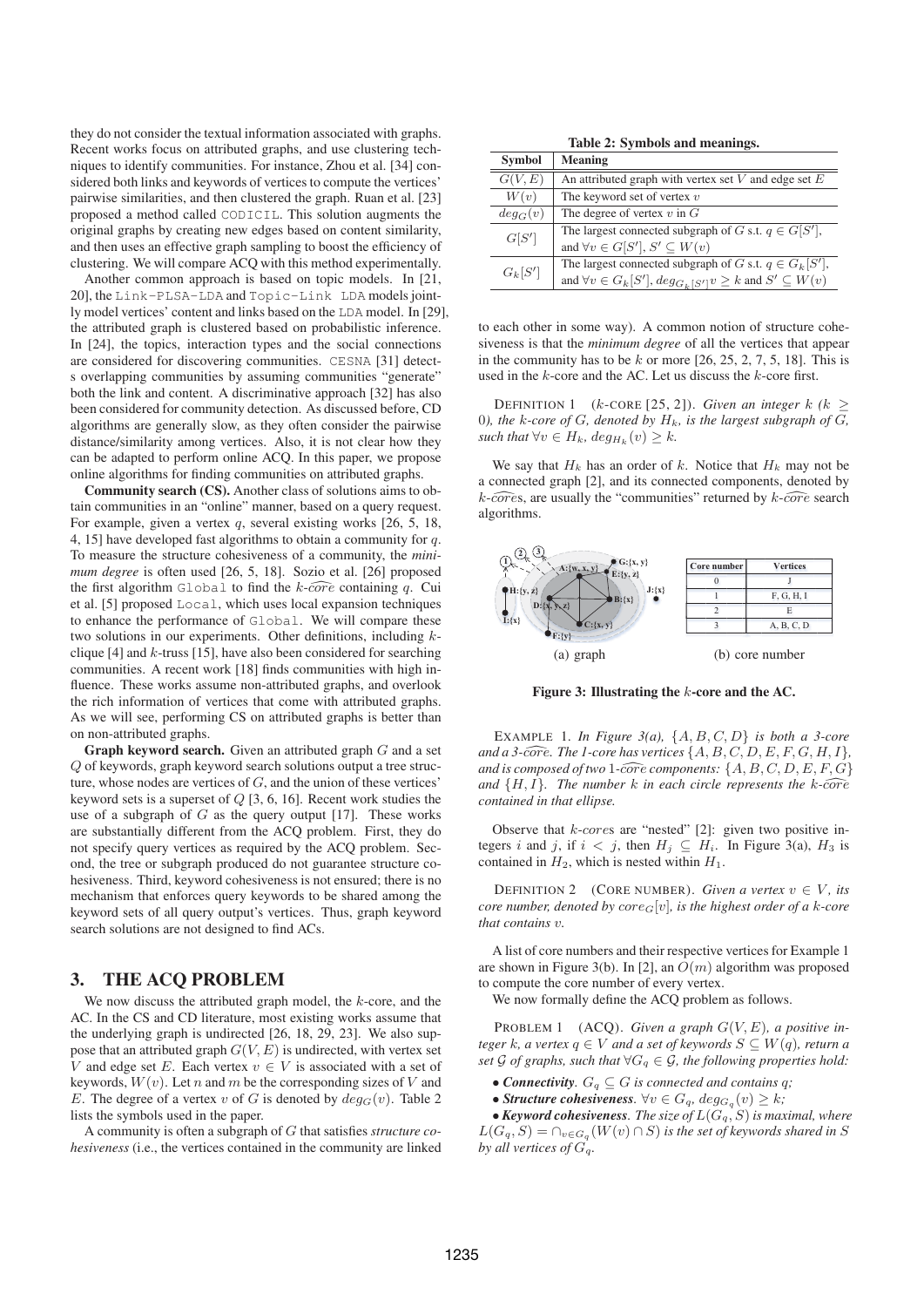We call  $G_q$  the *attributed community* (or AC) of q, and  $L(G_q, S)$ the *AC-label* of  $G_q$ . In Problem 1, the first two properties are also specified by the  $k$ -*core* of a given vertex q [26]. The *keyword cohesiveness* (Property 3), which is unique to Problem 1, enables the retrieval of communities whose vertices have common keywords in  $S$ . We use  $S$  to impose semantics on the AC produced by Problem 1. By default,  $S = W(q)$ , which means that the AC generated should have keywords common to those associated with q. If  $S \subset W(q)$ , it means that the ACQ user is interested in forming communities that are related to some (but not all) of the keywords of q. A user interface could be developed to display  $W(q)$  to the user, allowing her to include the desired keywords into S. For example, in Figure 3(a), if  $q=A$ ,  $k=2$  and  $S=\{w, x, y\}$ , the output of Problem 1 is  $\{A, C, D\}$ , with AC-label  $\{x, y\}$ , meaning that these vertices share the keywords  $x$  and  $y$ .

We require  $L(G_q, S)$  to be maximal in Property 3, because we wish the AC(s) returned only contain(s) the most related vertices, in terms of the number of common keywords. Let us use Figure  $3(a)$  to explain why this is important. Using the same query  $(q=A,k=2,S=\{w,x,y\})$ , without the "maximal" requirement, we can obtain communities such as  $\{A, B, E\}$  (which do not share any keywords),  $\{A, B, D\}$ , or  $\{A, B, C\}$  (which share 1 keyword). Note that there does not exist an AC with AC-label being exactly  $\{w, x, y\}$ . Our experiments (Section 7) show that imposing the "maximal" constraint yields the best result. Thus, we adopt Property 3 in Problem 1. If there is no AC whose vertices share one or more keywords (*i.e.*,  $|L(G_q, S)|=0$ ), we return the subgraph of G that satisfies Properties 1 and 2 only. <sup>2</sup>

There are other candidates for structure cohesiveness (e.g., ktruss, k-clique) and *keyword cohesiveness* (e.g., Jaccard similarity and string edit distance). An AC can also be defined in different ways. For example, an ACQ user may specify that an AC returned must have vertices that contain a specific set of keywords. An interesting direction is to extend ACQ to support for these criteria, and study their effectiveness.

# 4. BASIC SOLUTIONS

For ease of presentation, we say that  $v$  contains a set  $S'$  of keywords, if  $S' \subseteq W(v)$ . We use  $G[S']$  to denote the largest connected subgraph of G, where each vertex contains S' and  $q \in G[S]$ . We use  $G_k[S']$  to denote the largest connected subgraph of  $G[S']$ , in which every vertex has degree being at least k in  $G_k[S']$ . We call S' a qualified keyword set for the query vertex  $q$  on the graph G, if  $G_k[S']$  exists.

Given a query vertex  $q$ , a straightforward method to answer ACQ performs three steps. First, all non-empty subsets of  $S, S_1, S_2, \cdots$ ,  $S_{2^l-1}$  (l=|S|), are enumerated. Then, for each subset  $S_i(1 \leq i \leq j)$  $2<sup>l</sup> - 1$ ), we verify the existence of  $G_k[S_i]$  and compute it when it exists (We postpone to discuss the details). Finally, we output the subgraphs having the most shared keywords among all  $G_k[S_i]$ .

One major drawback of the straightforward method is that we need to compute  $2^l - 1$  subgraphs (*i.e.*,  $G_k[S_i]$ ). For large values of l, the computation overhead renders the method impractical, and we do not further consider this method in the paper. To alleviate this issue, we propose the following two-step framework.

## 4.1 Two-Step Framework

The two-step framework is mainly based on the following *antimonotonicity* property.

LEMMA 1 (ANTI-MONOTONICITY). *Given a graph* G*, a vertex*  $q \in G$  *and a set*  $S$  *of keywords, if there exists a subgraph*  $G_k[S]$ , *then there exists a subgraph*  $G_k[S']$  *for any subset*  $S' \subseteq S$ *.* 

All the proofs of lemmas studied in this paper can be found in the full version [30]. The anti-monotonicity property allows us to stop examining all the super sets of  $S'(S' \subseteq S)$ , once have verified that  $G_k[S']$  does not exist. The basic solution begins with examining the set,  $\Psi_1$ , of size-1 candidate keyword sets, *i.e.*, each candidate contains a single keyword of S. It then repeatedly executes the following two key steps, to retrieve the size-2 (size-3, ...) qualified keyword subsets until no qualified keyword sets are found.

• Verification. For each candidate  $S'$  in  $\Psi_c$  (initially  $c=1$ ), mark S' as a qualified set if  $G_k[S']$  exists.

• Candidate generation. For any two current size- $c$  qualified keyword sets which only differ in one keyword, union them as a new expanded candidate with size-(c+1), and put it into set  $\Psi_{c+1}$ , if all its subsets are qualified, by Lemma 1.

Among the above steps, the key issue is how to compute  $G_k[S']$ . Since  $G_k[S']$  should satisfy the *structure cohesiveness* (*i.e.*, minimum degree at least k) and *keyword cohesiveness* (*i.e.*, every vertex contains keyword set  $S'$ ). Intuitively, we have two approaches to compute  $G_k[S']$ : either searching the subgraph satisfying degree constraint first, followed by further refining with keyword constraints (called basic-q); or vise versa (called basic-w). These two algorithms form our baseline solutions. Their pseudocodes are presented in the appendix of the full version [30].

# 5. CL-TREE INDEX

The major limitation of  $\text{basic}-g$  and  $\text{basic}-w$  is that they need to find the  $k$ -cores and do keyword filtering repeatedly. This makes the community search very inefficient. To achieve higher query efficiency, we propose a novel index, called CL-tree (Core Label tree), which organizes both the  $k$ -cores and keywords into a tree structure. Based on the index, the efficiency of answering ACQ and its variants can be improved significantly. We first introduce the index in Section 5.1, and then propose two index construction methods in Section 5.2.

## 5.1 Index Overview

The CL-tree index is built based on the key observation that cores are nested. Specifically, a  $(k+1)$ -core must be contained in a k- $\widehat{core}$ . The rationale behind is, a subgraph has a minimum degree at least  $k+1$  implies that it has a minimum degree at least k. Thus, all  $k$ -cores can be organized into a tree structure<sup>3</sup>. We illustrate this in Example 2.

EXAMPLE 2. *Consider the graph in Figure 3(a). All the* k*cores can be organized into a tree as shown in Figure 4(a). The height of the tree is 4. For each tree node, we attach the core num*ber and vertex set of its corresponding  $k$ -core.

From the tree structure in Figure 4(a), we conclude that, if a  $(k+1)$ -core (denoted as  $C_{k+1}$ ) is contained in a k-core (denoted as  $\mathcal{C}_k$ ), then there is a tree node corresponding to  $\mathcal{C}_{k+1}$  and its parent node corresponds to  $\mathcal{C}_k$ . Besides, the height of the tree is at most  $k_{max} + 1$ , where  $k_{max}$  is the maximum core number.

The tree structure in Figure 4(a) can be stored compactly, as shown in Figure 4(b). The key observation is that, for any internal node  $p$  in the tree, the vertex sets of its child nodes are the subsets of p's vertex set, because of the inclusion relationship. To save space cost, we can remove the redundant vertices that are shared by

 $2$ In practice, the query user can be alerted by the system when there is no sharing among the vertices.

<sup>&</sup>lt;sup>3</sup>We use "node" to mean "CL-tree node" in this paper.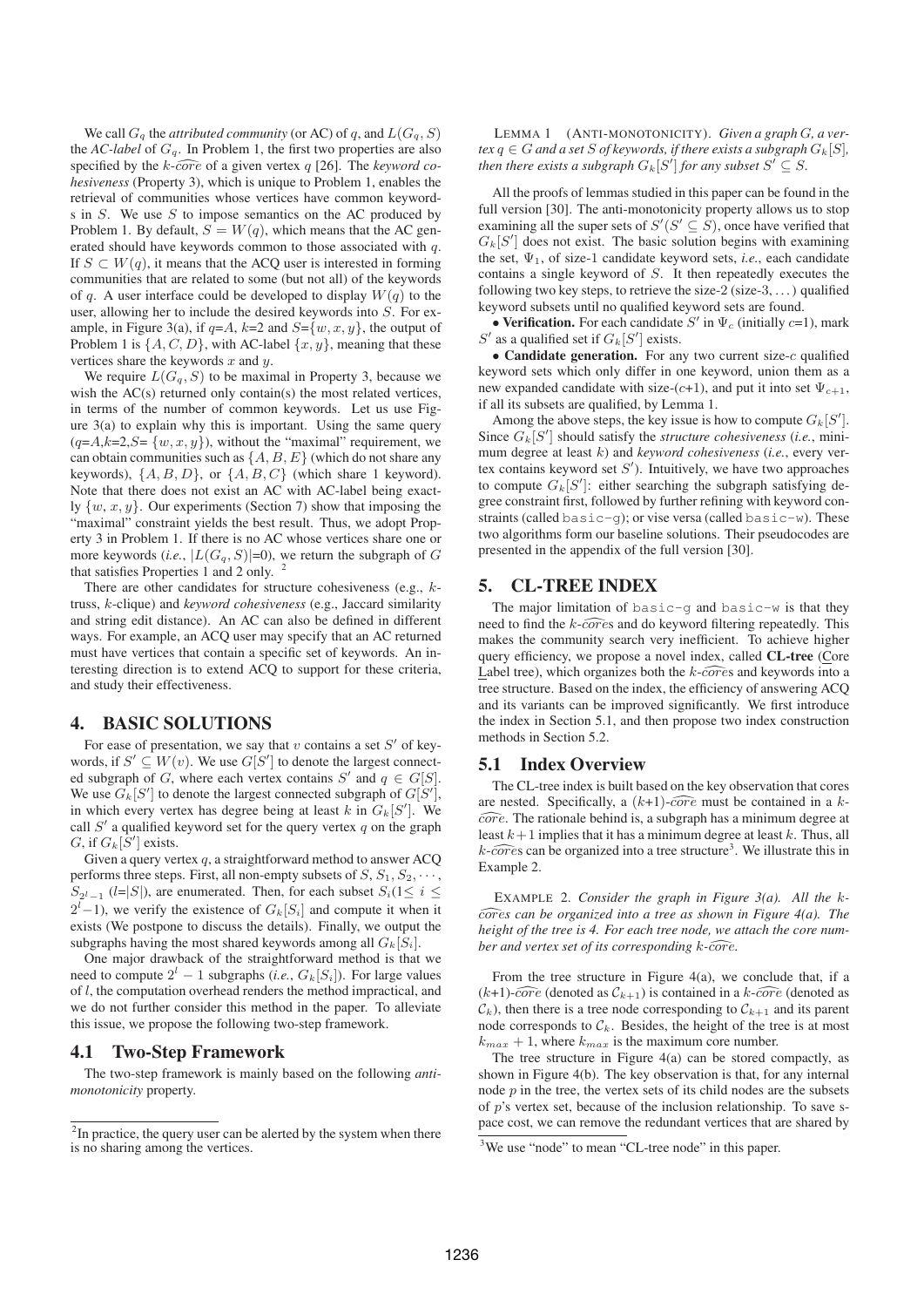

Figure 4: An example CL-tree index.

p's child nodes from p's vertex set. After such removal, we obtain a compressed tree, where each graph vertex appears only once. This structure constitutes the CL-tree index, the nodes of which are further augmented by inverted lists (Figure 4(b)). For each keyword  $e$ that appears in a CL-tree node, a list of IDs of vertices whose keyword sets contain  $e$  is stored. For example, in node  $r_3$ , the inverted list of keyword y contains  $\{A, C, D\}$ . As discussed later, given a keyword set  $T$ , these inverted lists allow efficient retrieval of vertices whose keyword sets contain T. To summarize, each CL-tree node contains four elements:

• *coreNum*: the core number of the  $k$ -*core*;

• *vertexSet*: a set of graph vertices;

• *invertedList*: a list of  $\langle key, value \rangle$  pairs, where the *key* is a keyword contained by vertices in vertexSet and the value is the list of vertices in vertexSet containing key;

• *childList*: a list of child nodes.

Figure 4(b) depicts the CL-tree index for the example graph in Figure 3(a), the elements of each tree node are labeled explicitly. Using the CL-tree, the following two key operations used by our query algorithms (Section 6), can be performed efficiently.

• Core-locating. Given a vertex q and a core number  $c$ , find the  $k$ -core with core number c containing q, by traversing the CL-tree.

• Keyword-checking. Given a  $k$ -core, find vertices which contain a given keyword set, by intersecting the inverted lists of keywords contained in the keyword set.

**Remarks.** The CL-tree can also support  $k$ -core queries on general graphs without keywords. For example, it can be applied to finding  $k$ -core in previous community search methods [26].

Space cost. Since each graph vertex appears only once and each keyword only needs constant space cost, the space cost of keeping such an index is  $O(l \cdot n)$ , where l denotes the average size of  $W(v)$ over  $V$ . Thus, the space cost is linear to the size of  $G$ .

## 5.2 Index Construction

To build the CL-tree index, we propose two methods, basic and advanced, as presented in Section 5.2.1 and 5.2.2.

#### *5.2.1 The Basic Method*

As  $k$ -cores of a graph are nested naturally, it is straightforward to build the CL-tree recursively in a top-down manner. Specifically, we first generate the root node for 0-core, which is exactly the entire graph. Then, for each  $k$ -core of 1-core, we generate a child node for the root node. After that, we only remain vertices with core numbers being 0 in the root node. Then for each child node, we can generate its child nodes in the similar way. This procedure is executed recursively until all the nodes are well built.

Algorithm 1 illustrates the pseudocodes. We first do k-core decomposition using the linear algorithm [2], and obtain an array

|  |  | Algorithm 1 Index construction: basic |  |
|--|--|---------------------------------------|--|
|--|--|---------------------------------------|--|

- 1: function BUILDINDEX( $G(V, E)$ )<br>2:  $core_G$ []  $\leftarrow k$ -core decompos:
- 2:  $core_G[] \leftarrow k\text{-core decomposition on } G;$ <br>3:  $k \leftarrow 0, root \leftarrow (k, V);$
- 3:  $k \leftarrow 0, root \leftarrow (k, V);$ <br>4: BUILDNODE(*root*, 0);
- 4: BUILDNODE(*root*, 0);<br>5: build an inverted list for
- 5: build an inverted list for each tree node;<br>6: **return**  $root$ ;
- 6: return  $root$ ;<br>7: function BUILD
- 7: **function** BUILDNODE(*root*, *k*)<br>8:  $k \leftarrow k+1$ ;
- 8:  $k \leftarrow k + 1;$ <br>9: if  $k \leq k_{max}$
- 9: **if**  $k \leq k_{max}$  **then**<br>10: **b** obtain  $U_k$  from 10: obtain  $U_k$  from *root*;<br>11: compute the connect
- compute the connected components for the induced graph on  $U_k$ ;
- 12: **for** each connected component  $C_i$  **do**<br>13: build a tree node  $p_i \leftarrow (k, C_i, ver)$
- 13: build a tree node  $p_i \leftarrow (k, C_i.vertexSet);$ <br>14: add  $p_i$  into root.childList;
- 14: add  $p_i$  into root.childList;<br>15: remove  $C_i$ 's vertex set from
- 15: remove  $C_i$ 's vertex set from  $root.vertexSet;$ <br>16: BUILDNODE $(n, k)$

 $BULDNODE(p_i, k);$ 

 $core_G$ [ ](line 2), where  $core_G[i]$  denotes the core number of vertex i in G. We denote the maximal core number by  $k_{max}$ . Then, we initialize the root node by the core number  $k=0$  and V (line 3). Next, we call the function BUILDNODE to build its child nodes (line 4). Finally, we build an inverted list for each tree node and obtain a well built CL-tree (lines 5-6).

In BUILDNODE, we first update  $k$  and obtain the vertex set  $U_k$ from  $root.vertexSet$ , which is a set of vertices with core numbers being at least  $k$ . Then we find all the connected components from the subgraph induced by  $U_k$  (lines 8-11). Since each connected component  $C_i$  corresponds to a  $k$ -core, we build a tree node  $p_i$ with core number k and the vertex set of  $C_i$ , and then link it as a child of root (lines 12-14). We also update root's vertex set by removing vertices (line 15), which are shared by  $C_i$ . Finally, we call the BUILDNODE function to build  $p_i$ 's child nodes recursively until all the tree nodes are created (line 16).

Complexity analysis. The k-core decomposition can be done in  $O(m)$ . The inverted lists of each node can be built in  $O(\tilde{l} \cdot$  $n$ ). In function BUILDNODE, we need to compute the connected components with a given vertex set, which costs  $O(m)$  in the worst case. Since the recursive depth is  $k_{max}$ , the total time cost is  $O(m \cdot$  $k_{\text{max}} + \hat{l} \cdot n$ . Similarly, the space complexity is  $O(m + \hat{l} \cdot n)$ .

# *5.2.2 The Advanced Method*

While the basic method is easy to implement, it meets efficiency issues when both the given graph size and its  $k_{max}$  value are large. For instance, when given a clique graph with  $n$  vertices (*i.e.*, edges exist between every pair of nodes), the value of  $k_{max}$  is  $n-1$ . Therefore, the time complexity of the basic method could be  $O((m+l)\cdot n)$ , which may lead to low efficiency for large-scale graphs. To enable more efficient index construction, we propose the advanced method, whose time and space complexities are almost linear with the size of the input graph.

The advanced method builds the CL-tree level by level in a bottom-up manner. Specifically, the tree nodes corresponding to larger core numbers are created prior to those with smaller core numbers. For ease of presentation, we divide the discussion into two main steps: creating tree nodes and creating tree edges.

1. Creating tree nodes. We observe that, if we acquire the vertices with core numbers at least  $c$  and denote the induced subgraph on the vertices as  $T_c$ , then the connected components of  $T_c$ have one-to-one correspondence to the  $c$ -cores. A simple algorithm would be, searching connected components for  $T_c(0 < c <$  $k_{max}$ ) independently, followed by creating one node for each dis-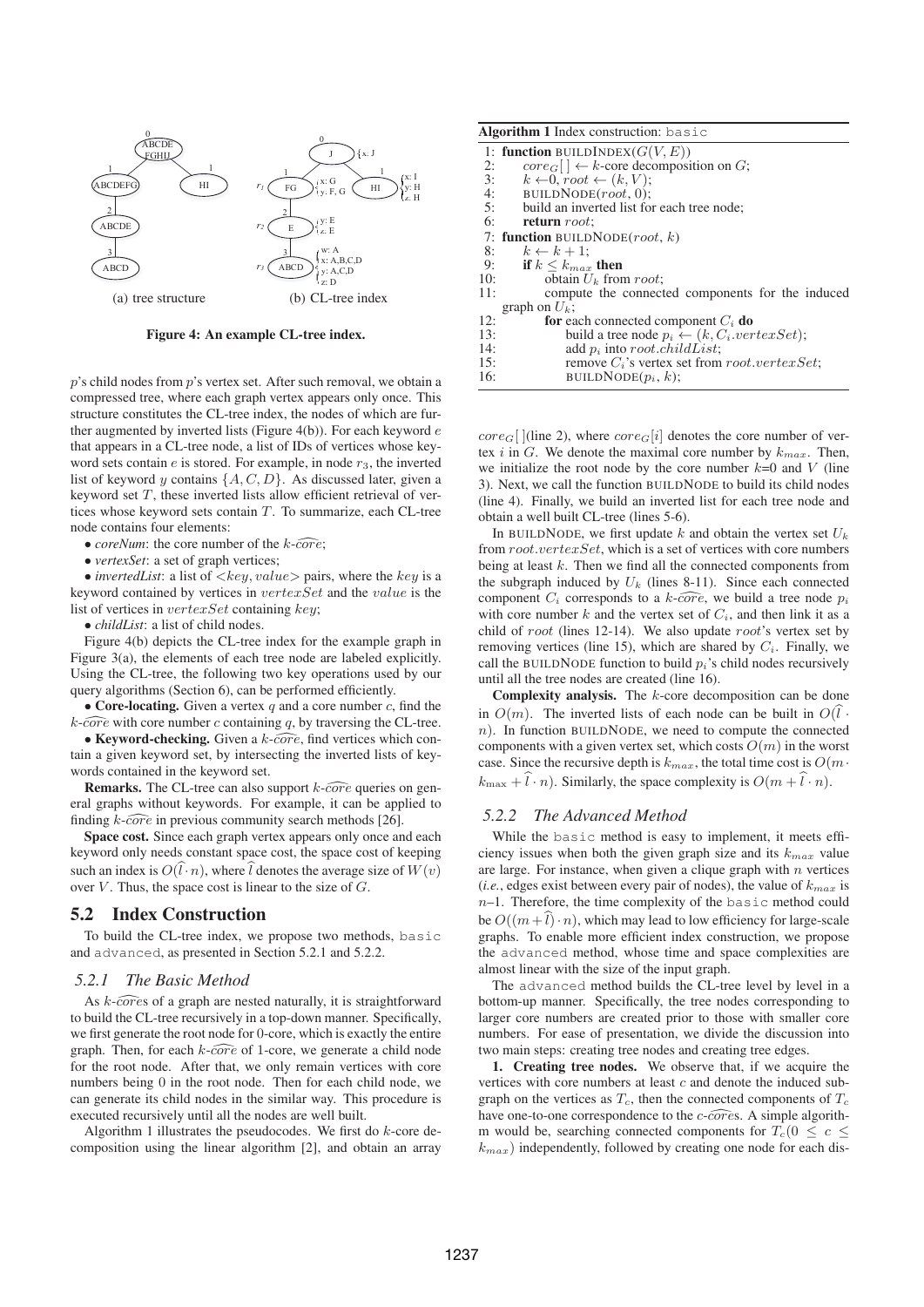tinct component. This algorithm apparently costs  $O(k_{max} \cdot m)$ time, as computing connected components takes linear time.

However, we can do better if we can incrementally update the connected components in a level by level manner (*i.e.*, maintain the connected components of  $T_{c+1}$  from those of  $T_c$ ). We note that, such a node creation process is feasible by exploiting the classical *union-find forest* [1]. Generally speaking, the union-find forest enables efficient maintenance of connected components of a graph when edges are incrementally added. Using union-find forest to maintain connected components follows a process of edge examination. Initially, each vertex is regarded as a connected component. Then, edges are examined one by one. During the examine process, two components are merged together when encounters an edge connecting them. To achieve an efficient merge of components, the vertices in the component form a tree. The tree root acts as the representative vertex of the component. As such, merging two components is essentially linking two root vertices together. To guarantee the CL-tree nodes are formed in a bottom-up manner, we assign an examine priority to each edge. The priority is defined by the larger value of the two core numbers corresponding to the two end vertices of an edge. The edges associated to vertices with larger core numbers are examined first.

2. Creating tree edges. Tree edges are also inserted during the graph edge examination process. In particular, when we examine a vertex  $v$  with a set,  $B$ , of its neighbors, whose core numbers are larger than  $core_G[v]$ , we require that the tree node containing v should link to the tree node containing the vertex, whose core number is the smallest among all the vertices in B. Nevertheless, the classical union-find forest is not able to maintain such information. To address this issue, we thus propose an auxiliary data structure, called Anchored Union-Find (details of AUF are in [30]), based on the classical union-find forest. We first define *anchor vertex*.

DEFINITION 3 (ANCHOR VERTEX). *Given a connected subgraph*  $G' \subseteq G$ *, the anchor vertex is the vertex with core number being*  $min{core_G[v]|v \in G'}$ .

The AUF is an extension of union-find forest, in which each tree has an anchor vertex, and it is attached to the root node. In CLtree, for any node p with corresponding  $k$ -core  $C_k$ , its child nodes correspond to the  $k$ -cores, which are contained by  $\mathcal{C}_k$  and have core numbers being the most close to the core number of node  $p$ . This implies that, when building the CL-tree in a bottom-up manner, we can maintain the anchor vertices for the  $k$ -cores dynamically, and they can be used to link nodes with their child nodes. In addition, we maintain a vertex-node map, where the key is a vertex and the value is the tree node contains this vertex, for locating tree nodes. The pseudocodes and analysis are reported in the full version [30].

Complexity analysis. With our proposed AUF, we can reduce the complexity of CL-tree construction to  $O(m \cdot \alpha(n))$ , where  $\alpha(n)$ , the inverse Ackermann function, is less than 5 for all remotely practical values of  $n \lfloor 1 \rfloor$ .

EXAMPLE 3. *Figure 5 depicts an example graph with 14 ver*tices  $A, \dots, N$ .  $V_i$  denotes the set of vertices whose core number*s* are *i*. When  $k=3$ , we first generate two leaf nodes  $p_1$  and  $p_2$ , *then update the AUF, where roots' anchor vertices are in the round brackets.* When  $k=2$ , we first generate node  $p_3$ , then link it to  $p_1$ , *and then update the AUF forest. When* k*=1, we first generate nodes* p<sup>4</sup> *and* p5*. Specifically, to find the child nodes of* p4*, we first find its neighbor* A*, then find* A*'s parent* B *using current AUF forest. Since the anchor vertex of*  $B$  *is*  $E$  *and*  $E$  *points to*  $p_3$  *in the inverted array, we add*  $p_3$  *into*  $p_4$ *'s child List. When*  $k=0$ *, we generate*  $p_6$ *and finish the index construction.*



Figure 5: An index built by advanced method.

Index maintenance. We now briefly discuss an *incremental* version of the CL-tree construction algorithm, which can handle the changes of keywords and graph edges, without rebuilding the CLtree from scratch. To insert (or remove) a keyword of a vertex, we just need to update the *inverted List* of the CL-tree node containing the vertex. To insert (or remove) a graph edge, we can borrow the results from  $[19]$ , which discusses how to maintain a  $k$ -core. We plan to investigate this issue more extensively in the future.

# 6. QUERY ALGORITHMS

In this section, we present three query algorithms based on the CL-tree index. Based on how we verify the candidate keyword sets, we divide our algorithms into incremental algorithms (from examining smaller candidate sets to larger ones) and decremental algorithm (from examining larger candidate sets to smaller ones). We propose two incremental algorithms called Inc-S (Incremental Space efficient) and Inc-T (Incremental Time efficient), to trade off between the memory consumption and the computational overhead. The decremental algorithm is called Dec (Decremental). Our interesting finding is that, while Dec seems not intuitive, it ranks as the most efficient one. Inc-S and Inc-T are presented in Section 6.1. Dec is introduced in Section 6.2.

#### 6.1 The Incremental Algorithms

While the high-level idea of incremental algorithms resembles the basic solutions (see Section 4), Inc-S and Inc-T advance them with the exploitation of the CL-tree. Specifically, they can always verify the existence of  $G_k[S']$  within a subgraph of G instead of the entire graph G. More interestingly, the subgraph for such verifications shrinks when the candidate set  $S'$  expands. Therefore, a large sum of redundant computation is cut off during the verification. We present Inc-S and Inc-T in Sections 6.1.1 and 6.1.2.

#### *6.1.1 Inc-S Algorithm*

We first introduce a new concept, called subgraph core number, which is geared to the main idea of Inc-S.

DEFINITION 4 (SUBGRAPH CORE NUMBER). *The core num* $b$ er of a subgraph  $G'$  of  $G$ ,  $core_G[G'],$  is defined as  $min\{core_G[v]|$  $v \in G'$ .

Inc-S follows the two-step framework (*verification* and *candidate generation*) introduced in Section 4. With the CL-tree, we improve the verification step as follows.

• Core-based verification. For each newly generated size-  $(c+1)$  candidate keyword set S' expanded from size-c sets  $S_1$ and  $S_2$ , mark S' as a qualified set if  $G_k[S']$  exists *in a subgraph of core number*  $max\{core_G[G_k[S_1]], core_G[G_k[S_2]]\}.$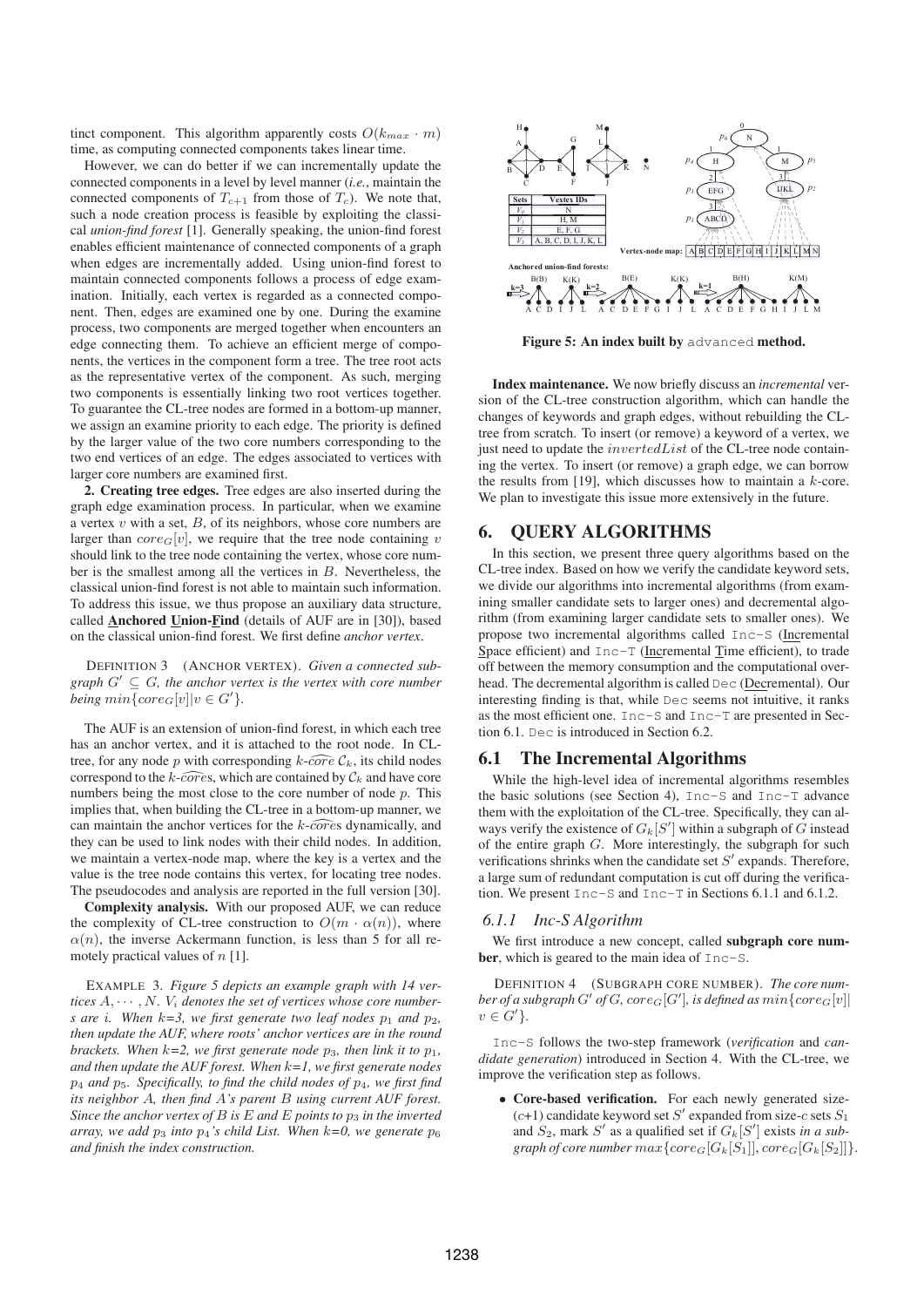The core-based verification guarantees that, with the expansion of the candidate keyword sets, the verification becomes faster as it only needs to examine the existence of  $G_k[S']$  in a smaller k- $\widehat{core}$  (Recall that cores with large core numbers are nested in the cores with small core numbers). The correctness of such shrunk verification range is guaranteed by the following lemma.

LEMMA 2. *Given two subgraphs*  $G_k[S_1]$  *and*  $G_k[S_2]$  *of a graph*  $G$ , for a new keyword set  $S'$  generated from  $S_1$  and  $S_2$  (i.e.,  $S' =$  $S_1 \cup S_2$ ), if  $G_k[S']$  exists, then it must appear in a k-core with core *number at least*

$$
max{core_G[G_k[S_1]], core_G[G_k[S_2]]}.
$$
 (1)

The verification process can be further accelerated by checking the numbers of vertices and edges, as indicated by Lemma 3.

LEMMA 3. *Given a connected graph*  $G(V, E)$  *with*  $n=|V|$  *and*  $m=|E|$ , if  $m-n<\frac{k^2-k}{2}-1$ , there is no k-core in G.

This lemma implies that, for a connected subgraph  $G'$ , whose edge and vertex numbers are m and n, if  $m - n < \frac{k^2 - k}{2} - 1$ , then we cannot find  $G_k[S']$  from  $G'$ .

We present  $Inc-S$  in Algorithm 2. The input is a CL-tree rooted at root, a query vertex q, a positive integer  $k$  and a keyword set  $S$ . We apply core-locating on the CL-tree to locate the internal nodes whose corresponding  $k$ -cores contain q (line 2). Note that their core numbers are in the range of  $[k, core_G[q]]$ , as required by the structure cohesiveness. Then, we set  $l=0$ , indicating the sizes of current keyword sets, and initialize a set  $\Psi$  of  $\langle S', c \rangle$  pairs, where  $S'$  is a set containing a keyword from  $S$  and  $c$  is the initial core number  $k$  (line 3). Note that we skip those keywords, which are in  $S$ , but not in  $W(q)$ . In the while loop (lines 4-18), for each  $\langle S', c \rangle$  pair, we first perform keyword-checking to find  $G[S']$  using the keyword inverted lists of the subtree rooted at node  $r_c$ . If we cannot ensure that  $G[S']$  does not contain a  $k$ -core by Lemma 3, we then find  $G_k[S']$  from  $G[S']$  (lines 8-9). If  $G_k[S']$ exists, we put S' with its core number into the set  $\Phi_l$  (lines 10-11). Next, if  $\Phi_l$  is nonempty, we generate new candidates by calling GENECAND( $\Phi_l$ ), which is detailed in the full version [30]. For each candidate  $S'$  in  $\Psi$ , we compute the core number using Lemma 2 and update it as a pair in  $\Psi$  (lines 12-17); otherwise, we stop (line 18). Finally, we output the communities of the latest verified keyword sets (line 19).

| <b>Algorithm 2 Query algorithm:</b> $Inc-S$ |                                                                |  |
|---------------------------------------------|----------------------------------------------------------------|--|
|                                             | 1: function QUERY(G, root, q, k, S)                            |  |
| 2:                                          | find subtree root nodes $r_k, r_{k+1}, \cdots, r_{core_G[q]};$ |  |
| 3:                                          | initialize $l=0$ , $\Psi$ using S;                             |  |
| 4:                                          | while <i>true</i> do                                           |  |
| 5:                                          | $l \leftarrow l + 1: \Phi_l \leftarrow \emptyset$              |  |
| 6:                                          | for each $\langle S', c \rangle \in \Psi$ do                   |  |
| 7:                                          | find $G[S']$ under the root $r_c$ ;                            |  |
| 8:                                          | if $G[S']$ is not pruned by Lemma 3 then                       |  |
| 9:                                          | find $G_k[S']$ from $G[S']$ ;                                  |  |
| 10:                                         | if $G_k[S']$ exists then                                       |  |
| 11:                                         | $\Phi_l$ .add( $\langle S',core_G[G_k[S']\rangle$ );           |  |
| 12:                                         | if $\Phi_l \neq \emptyset$ then                                |  |
| 13:                                         | $\Psi \leftarrow$ GENECAND $(\Phi_l)$ ;                        |  |
| 14:                                         | for each S' in $\Psi$ do                                       |  |
| 15:                                         | if S' is generated from $S_1$ and $S_2$ then                   |  |
| 16:                                         | $c \leftarrow max\{core_G[G_k[S_1]], core_G[G_k[S_2]]\};$      |  |
| 17:                                         | $\Psi$ , update $(S', );$                                      |  |
| 18:                                         | else break;                                                    |  |
| 19:                                         | output the communities of keyword sets in $\Phi_{l-1}$ ;       |  |

EXAMPLE 4. *Consider the graph in Figure 3(a) and its index in Figure 4(b). Let*  $q=A$ *,*  $k=1$  *and*  $S=\{w, x, y\}$ *. By Algorithm 2, we first find 3 root nodes* r1*,* r<sup>2</sup> *and* r3*. In the first while loop, we find 2 qualified keyword sets* {x}and{y} *with core numbers being 3 and 1. By Lemma 2, we only need to verify the new candidate keyword set*  $\{x, y\}$  *under node*  $r_3$ *.* 

#### *6.1.2 Inc-T Algorithm*

We begin with a lemma which inspires the design of  $Inc-T$ .

LEMMA 4. *Given two keyword sets*  $S_1$  *and*  $S_2$ *, if*  $G_k[S_1]$  *and*  $G_k[S_2]$  *exist, we have* 

$$
G_k[S_1 \cup S_2] \subseteq G_k[S_1] \cap G_k[S_2]. \tag{2}
$$

This lemma implies, if S' is generated from  $S_1$  and  $S_2$ , we can find  $G_k[S']$  from  $G_k[S_1] \cap G_k[S_2]$  directly. Since every vertex in  $G_k[S_1] \cap G_k[S_2]$  contains both  $S_1$  and  $S_2$ , we do not need to consider the keyword constraint again when finding  $G_k[S']$ .

Based on Lemma 4, we introduce a new algorithm Inc-T. Different from Inc-S, Inc-T maintains  $G_k[S']$  rather than  $core_G$  $G_k[S']$  for each qualified keyword set S'. As we will demonstrate later, Inc-T is more effective for shrinking the subgraphs containing the ACs, and thus more efficient. As a trade-off for better efficiency, Inc-T consumes more memory as it needs to store a list of subgraph  $G_k[S']$  in memory.

Algorithm 3 presents Inc-T. We first apply core-locating to find the  $k$ -core containing q from the CL-tree (line 2). Then, we set  $l=0$ , indicating the sizes of current keyword sets, and initialize a set  $\Psi$  of  $\langle S', \overline{G} \rangle$  pairs, where  $S'$  is a set containing a keyword from S and G is the  $k$ -core. The while loop (lines 4-18) is similar with that of Inc-S. The main differences are that: (1) for each qualified keyword set S', Inc-T keeps  $G_k[S']$  in memory (line 11); and (2) for each candidate keyword set  $S'$  generated from  $S_1$ and  $S_2$ , Inc-T finds  $G_k[S']$  from  $G_k[S_1] \cap G_k[S_2]$  directly without further keyword verification (lines 6-9, 16).

| <b>Algorithm 3 Query algorithm:</b> $Inc-T$ |                                                          |  |
|---------------------------------------------|----------------------------------------------------------|--|
|                                             | 1: function QUERY(G, root, q, k, S)                      |  |
| 2:                                          | find the $k$ -core, which contains q;                    |  |
| 3:                                          | initialize $l=0$ , $\Psi$ using S;                       |  |
| 4:                                          | while <i>true</i> do                                     |  |
| 5:                                          | $l \leftarrow l + 1: \Phi_l \leftarrow \emptyset$ :      |  |
| 6:                                          | for each $\langle S', \hat{G} \rangle \in \Psi$ do       |  |
| 7:                                          | find $G[S']$ from $\widehat{G}$ ;                        |  |
| 8:                                          | <b>if</b> $G[S']$ is not pruned by Lemma 3 <b>then</b>   |  |
| 9:                                          | find $G_k[S']$ from $G[S']$ ;                            |  |
| 10:                                         | <b>if</b> $G_k[S']$ exists then                          |  |
| 11:                                         | $\Phi_l$ .add $(< S', G_k[S']>)$ ;                       |  |
| 12:                                         | if $\Phi_l \neq \emptyset$ then                          |  |
| 13:                                         | $\Psi \leftarrow$ GENECAND $(\Phi_l)$ ;                  |  |
| 14:                                         | for each $S' \in \Psi$ do                                |  |
| 15:                                         | if S' is generated from $S_1$ and $S_2$ then             |  |
| 16:                                         | $\widehat{G} \leftarrow G_k[S_1] \cap G_k[S_2];$         |  |
| 17:                                         | $\Psi_l$ ,update $(S', < S', \widehat{G} >)$ :           |  |
| 18:                                         | else break;                                              |  |
| 19:                                         | output the communities of keyword sets in $\Phi_{l-1}$ ; |  |

EXAMPLE 5. *Continue the graph and query (q=A, k=1, S={w,*  $x, y$ }*) in Example 4. By* Inc-T*, we first find*  $G_1$ [{x}] *and*  $G_1$ [{y}]*, whose vertex sets are* {A, B, C, D} *and* {A, C, D*,* E, F, G}*. Then* to find  $G_1[\{x, y\}]$ , we only need to search it from the subgraph, in*duced by the vertex set*  $\{A, C, D\}$ *.*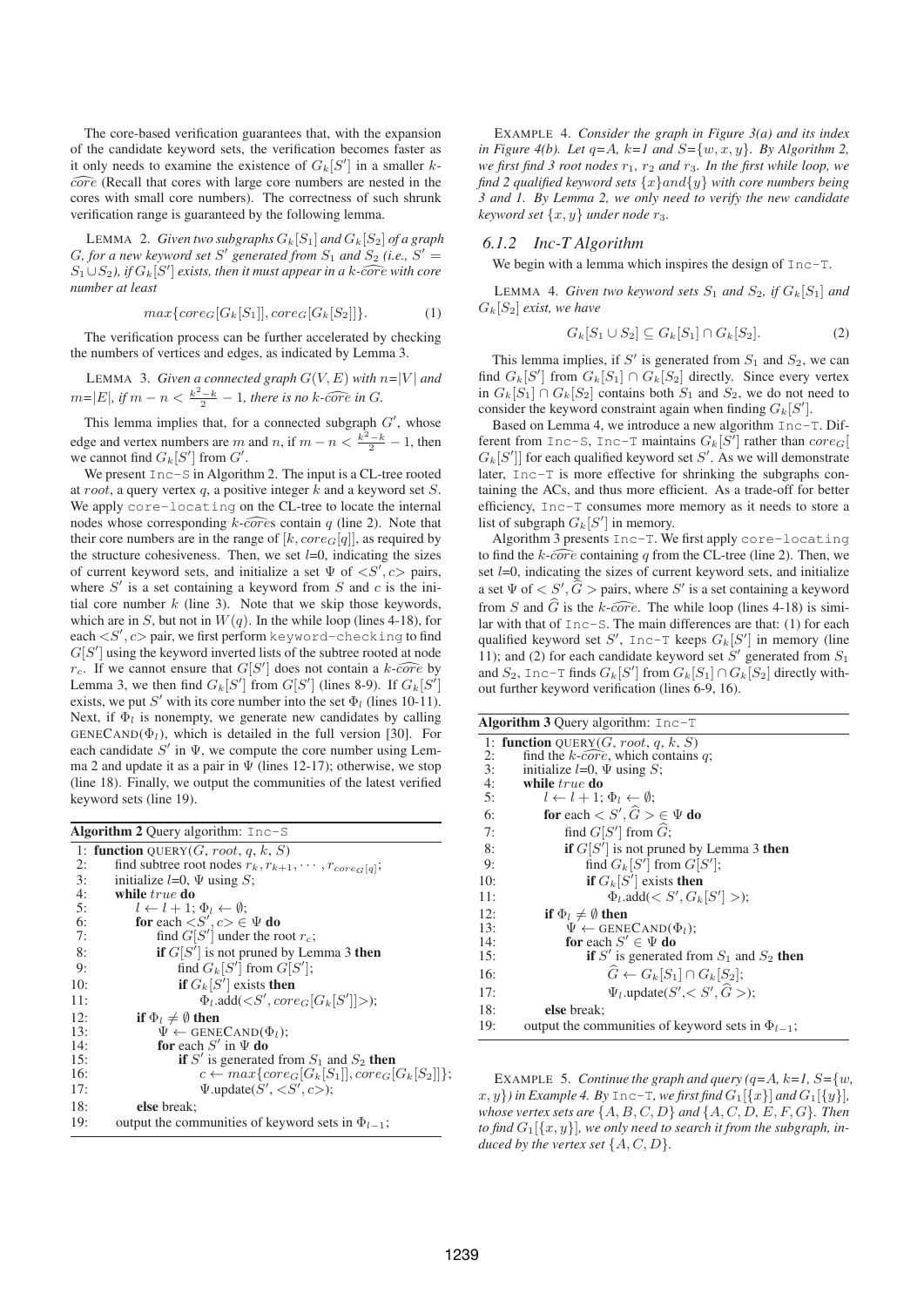# 6.2 The Decremental Algorithm

The decremental algorithm, denoted by Dec, differs from previous query algorithms not only on the generation of candidate keyword sets, but also on the verification of candidate keyword sets.

1. Generation of candidate keyword sets. Dec exploits the key observation that, if  $S'$  ( $S' \subseteq S$ ) is a qualified keyword set, then there are at least k of  $q$ 's neighbors containing set  $S'$ . This is because every vertex in  $G_k[S']$  must has degree at least k. This observation implies, we can generate all the candidate keyword sets directly by using the query vertex  $q$  and  $q$ 's neighbors, without touching other vertices.

Specifically, we consider  $q$  and  $q$ 's neighbor vertices. For each vertex  $v$ , we only select the keywords, which are contained by  $S$ and at least  $k$  of its neighbors. Then we use these selected keywords to form an itemset, in which each item is a keyword. After this step, we obtain a list of itemsets. Then we apply the well studied frequent pattern mining algorithms (e.g., Apriori [12] and FP-Growth [13]) to find the frequent keyword combinations, each of which is a candidate keyword set. Since our goal is to generate keyword combinations shared by at least  $k$  neighbors, we set the minimum support as  $k$ . In this paper, we use the well-known FP-Growth algorithm [13].



Figure 6: An example of candidate generation.

EXAMPLE 6. *Consider a query vertex*  $Q$  ( $k=3$ ,  $S=\{v, x, y, z\}$ ) *with 6 neighbors in Figure 6(a), where the selected keywords of each vertex are listed in the curly braces. By FP-Growth, 8 candidate keyword sets) are generated, as shown in Figure 6(b).*  $\Psi_i$ *denotes the set of keyword sets with sizes being* i*.*

2. Verification of candidate keyword sets. As candidates can be obtained using  $S$  and  $q$ 's neighbors directly, we can verify them either incrementally as that in Inc-S, or in a decremental manner (larger candidate keyword sets first and smaller candidate keyword sets later). In this paper, we choose the latter manner. The rationale behind is that, for any two keyword sets  $S_1 \subseteq S_2$ , the number of vertices containing  $S_2$  is usually smaller than that of  $S_1$ , which implies  $S_2$  can be verified more efficiently than  $S_1$ .

Based on the above discussions, we design Dec as shown in Algorithm 4. We first generate candidate keyword sets using  $S$  and q's neighbors by FP-Growth algorithm (line 2). Then, we apply core-locating to find the root (with core number  $k$ ) of the subtree from CL-tree, whose corresponding  $k$ -core contains q (line 3). Next, we traverse the subtree rooted at  $r_k$  and find vertices which share keywords with  $q$  (line 4).  $R_i$  denote the sets of vertices sharing i keywords with  $q$ . Then, we initialize  $l$  as  $h$  (line 5), as we verify keyword sets with the largest size  $h$  first. We maintain a set  $\widehat{R}$  dynamically, which contains vertices sharing at least l keywords with  $q$  (line 6). In the while loop, we examine candidate keyword sets in the decremental manner. For each candidate  $S' \in \Psi_l$ , we first try to find  $G[S']$ , then find  $G_k[S']$ , and put  $G_k[S']$  into  $Q$  if it exists (lines 8-11). Finally, if we have found at least one qualified community, we stop at the end of this loop and output  $Q$ ; otherwise, we examine smaller candidate keyword sets in next loop.

# Algorithm 4 Query algorithm: Dec

```
1: function QUERY(G, root, q, k, S)<br>2: generate \Psi_1, \Psi_2, \cdots, \Psi_h using
```
- 2: generate  $\Psi_1, \Psi_2, \cdots, \Psi_h$  using S and q's neighbors;<br>3: find the subtree root node  $r_k$ ;
- 3: find the subtree root node  $r_k$ ;<br>4: create  $R_1, R_2, \cdots, R_{h'}$  by us
- 4: create  $R_1, R_2, \dots, R_{h'}$  by using subtree rooted at  $r_k$ ;
- 5:  $l \leftarrow h; Q \leftarrow \emptyset;$ <br>6:  $\widehat{R} \leftarrow R_h \cup \cdots \cup$

6:  $R \leftarrow R_h \cup \cdots \cup R_{h'};$ 

- 7: while  $l \ge 1$  do 8: for each  $S'$
- 8: for each  $S' \in \Psi_l$  do 9: find  $G[S']$  from the subgraph induced on R;

```
10: find G_k[S'] from G[S'];
```
11: **if**  $G_k[S']$  exists **then**  $Q$  add( $G_k[S']$ );

12: if  $Q=\emptyset$  then<br>13:  $l \leftarrow l -$ 

13: 
$$
l \leftarrow l - 1;
$$
  
14: 
$$
\widehat{R} \leftarrow \widehat{R} \cup R
$$

14:  $R \leftarrow R \cup R_i;$ <br>15: **else** break;

```
16: output communities in Q;
```
# 7. EXPERIMENTS

We now present the experimental results. Section 7.1 discusses the setup. We discuss the results in Sections 7.2 and 7.3.

#### 7.1 Setup

We consider four real datasets. For *Flickr*<sup>4</sup> [27], a vertex represents a user, and an edge denotes a "follow" relationship between two users. For each vertex, we use the 30 most frequent tags of its associated photos as its keywords. For *DBLP* <sup>5</sup> , a vertex denotes an author, and an edge is a co-authorship relationship between two authors. For each author, we use the 20 most frequent keywords from the titles of her publications as her keywords. In the *Tencent* graph provided by the KDD contest  $2012<sup>6</sup>$ , a vertex is a person, an organization, or a microblog group. Each edge denotes the friendship between two users. The keyword set of each vertex is extracted from a user's profile. For the *DBpedia*<sup>7</sup>, each vertex is an entity, and each edge is the relationship between two entities. The keywords of each entity are extracted by the Stanford Analyzer and Lemmatizer. Table 3 shows the number of vertices and edges, the  $k_{max}$  value, a vertex's average degree d, and its keyword set size l.

Table 3: Datasets used in our experiments.

| <b>Dataset</b> | <b>Vertices</b> | <b>Edges</b> | $k_{max}$ | d.    |       |
|----------------|-----------------|--------------|-----------|-------|-------|
| Flickr         | 581,099         | 9.944.548    | 152       | 17.11 | 9.90  |
| DBLP           | 977.288         | 3.432.273    | 118       | 7.02  | 11.8  |
| Tencent        | 2,320,895       | 50,133,369   | 405       | 43.2  | 6.96  |
| DBpedia        | 8,099,955       | 71,527,515   | 95        | 17.66 | 15.03 |

To evaluate ACQs, we set the default value of  $k$  to 6. The input keyword set  $S$  is set to the whole set of keywords contained by the query vertex. For each dataset, we randomly select 300 query vertices with core numbers of 6 or more, which ensures that there is a k-core containing each query vertex. Each data point is the average result for these 300 queries. We implement all the algorithms in Java, and run experiments on a machine having a quad-core Intel i7-3770 processor, and 32GB of memory, with Ubuntu installed.

#### 7.2 Results on Effectiveness

4 https://www.flickr.com/

5 http://dblp.uni-trier.de/xml/

6 http://www.kddcup2012.org/c/

kddcup2012-track1

7 http://dbpedia.org/datasets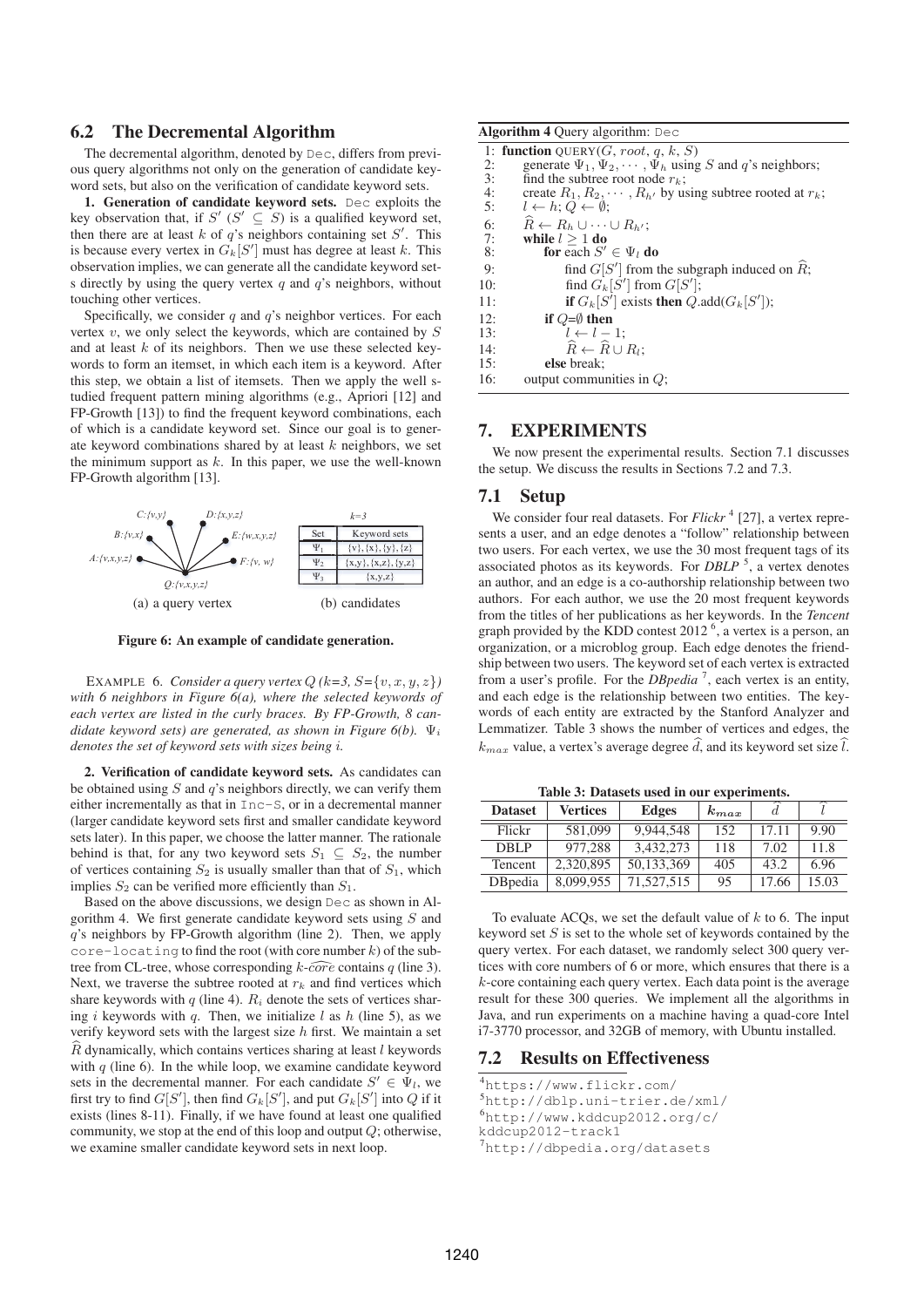We now study the effectiveness of ACQ, and compare it with existing CD and CS methods. We then discuss a case study.

## *7.2.1 ACQ Effectiveness*

We first define two measures, namely CMF and CPJ, for evaluating the keyword cohesiveness of the communities. Let  $C(q)=\{C_1,$  $C_2, \dots, C_{\mathcal{L}}$  be the set of  $\mathcal L$  communities returned by an algorithm for a query vertex  $q \in V$  (Note that  $S=W(q)$ ).

• Community member frequency (CMF): this is inspired by the classical document frequency measure. Consider a keyword  $x$ of q's keyword set  $W(q)$ . If x appears in most of the vertices (or members) of a community  $C_i$ , then we regard  $C_i$  to be highly cohesive. The CMF uses the occurrence frequencies of  $q$ 's keywords in  $C_i$  to determine the degree of cohesiveness. Let  $f_{i,h}$  be the number of vertices of  $C_i$  whose keyword sets contain the  $h$ -th keyword of  $W(q)$ . Then,  $\frac{f_{i,h}}{|C_i|}$  is the relative occurrence frequency of this keyword in  $C_i$ . The CMF is the average of this value over all keywords in  $W(q)$ , and all communities in  $C(q)$ :

$$
CMF(C(q)) = \frac{1}{\mathcal{L} \cdot |W(q)|} \sum_{i=1}^{\mathcal{L}} \sum_{h=1}^{|W(q)|} \frac{f_{i,h}}{|C_i|}
$$
(3)

Notice that  $CMF(C(q))$  ranges from 0 to 1. The higher its value, the more cohesive is a community.

• Community pair-wise Jaccard (CPJ): this is based on the similarity between the keyword sets of any pair of vertices of community  $C_i$ . We adopt the Jaccard similarity, which is commonly used in the IR literature. Let  $C_{i,j}$  be the j-th vertex of  $C_i$ . The CPJ is then the average similarity over all pairs of vertices of  $C_i$ , and all communities of  $C(q)$ :

$$
CPJ(C(q)) = \frac{1}{\mathcal{L}} \sum_{i=1}^{\mathcal{L}} \left[ \frac{1}{|C_i|^2} \sum_{j=1}^{|C_i|} \sum_{k=1}^{|C_i|} \frac{|W(C_{i,j}) \cap W(C_{i,k})|}{|W(C_{i,j}) \cup W(C_{i,k})|} \right] \tag{4}
$$

The  $CPJ(C(q))$  value has a range of 0 and 1. A higher value of  $CPJ(C(q))$  implies better cohesiveness.

1. Effect of common keywords. We examine the impact of the AC-label length (i.e., the number of keywords shared by all the vertices of the AC) on keyword cohesiveness. We collect ACs containing one to five keywords, and then group the ACs according to their AC-label lengths. The average CMF and CPJ value of each group is shown in Figure 7. For all the datasets, when the AC-label lengths increase, both CMJ and CPJ value rises. This justifies the use of the maximal AC-label length as the criterion of returning an AC in our ACQ Problem.



Figure 7: AC-label length.

2. Comparison with existing CD methods As mentioned ahead, the existing CD methods for attributed graph can be adapted for community search. We choose to adapt CODICIL [23] for comparison. The main reasons are: (1) it has been tested on the ever reported largest attributed graph (vertex number:3.6M); (2) it



Figure 8: Comparing with community detection method.

identifies communities of comparable or superior quality than those of many existing methods like [21, 32]; and (3) it runs faster than many existing methods. Since CODICIL needs users to specify the number of clusters expected, we set the numbers as 1K, 5K, 10K, 50K and 100K. The corresponding adapted algorithms are named as  $\text{Cod1K}, \cdots, \text{Cod100K}$  respectively. Other parameter settings are the same as those in [23]. We first run these algorithms offline to obtain all the communities. Given a query vertex  $q$ , they return communities containing  $q$  as the results.

We consider both keyword and structure for evaluating community quality. (1) *Keyword:* Figures 8(a) and (b) show that ACQ (implemented by Dec) always performs the best, in terms of CMF and CPJ. (2) *Structure:* As CODICIL has no guarantee on vertices' minimum degrees, it is unfair to compare them using this metric. We intuitively compare their structure cohesiveness by reporting the average degree of the vertices in the communities and the percentage of vertices having degrees of 6 or more. When the number of clusters in CODICIL is too large or too small, the structure cohesiveness becomes weak, as shown in Figures 8(c) and (d). ACQ always performs better than CODICIL, even when its number of cluster is well set (e.g., Cod10K and Cod50K on DBLP dataset).

3. Comparison with existing CS methods. The existing methods mainly focus on non-attributed graphs. We implement two state-of-the-art methods: Global [26] and Local [5]. Both of them use the metric minimum degree, we thus focus on the keyword cohesiveness. Figure 9 shows the CMF and CPJ values for the four datasets. We can see that the keyword cohesiveness of ACQ is superior to both Global and Local, because ACQ considers vertex keywords, while Global and Local do not.



Figure 9: Comparing with community search methods.

#### *7.2.2 A Case Study*

We next perform a case study on the DBLP dataset, in which we consider two renowned researchers in database and data mining: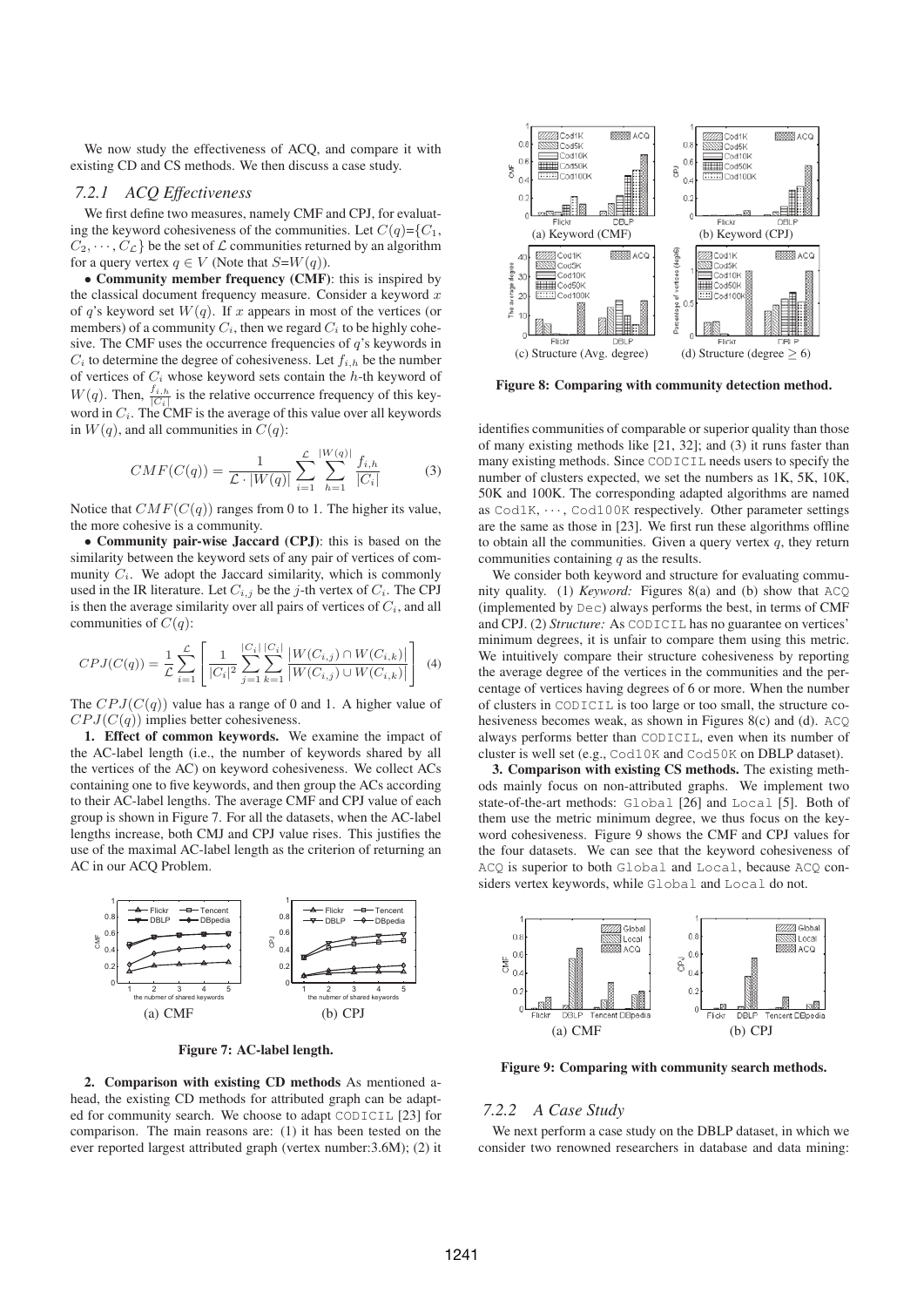Jim Gray and Jiawei Han. We use  $k = 4$  here. We use Cod50K to represent CODICIL for further analysis. We mainly consider the input query keyword set  $S$ , keywords and sizes of communities.

1. Effect of S. Figure 10 shows two ACs of Jiawei (AC-labels are shown in the captions), where the query keyword set  $S$  are set as {analysis, mine, data, information, network} and {mine, data, pattern, database} respectively. These two groups of Jiawei's collaborators are involved in graph analysis (Figure 10(a)) and pattern mining (Figure 10(b)). Although these researchers all have close co-author relationship with Jiawei, the use of the input keyword set S enables the identification of communities with different research themes. For Jim, we can obtain similar results as discussed in Section 1 (Figure 2). While for CODICIL, it is not clear how to consider the keyword set S, and we thus do not show the results.



Figure 10: Jiawei Han's ACs.



Figure 11: Frequency distribution of keywords.

Table 4: # distinct keywords of communities.

| <b>Researcher</b> | Cod50K | Global  | Local |    |
|-------------------|--------|---------|-------|----|
| Jim Gray          | 34     | 139.881 | 60    | 44 |
| Jiawei Han        | 140    | 139.881 | 58    | 54 |

2. Keyword analysis. We analyze the frequency distribution of keywords in their communities. Specifically, given a keyword  $w_h$ , we define the member frequency (MF) of  $w_h$  as:  $MF(w_h, C(q)) =$ 

1  $rac{1}{\mathcal{L}}\sum_{i=1}^{\mathcal{L}}$  $i=1$  $\frac{f_{i,h}}{|C_i|}$ . The MF measures the occurrence of a keyword in

 $C(q)$ . For each  $C_q$  generated by an algorithm, we select 30 keywords with the highest MF values. We report the MF of each keyword in descending order of their MF values in Figure 11. We see that ACQ has the highest MF values for the top 20 keywords. Thus, the keywords associated with the communities generated by ACQ tend to repeat among the community members.

The number of distinct keywords of ACO communities is also the fewest, as shown in Table 4. For example, the  $k$ - $\widehat{core}$  returned by  $G$ lobal has over  $139K$  distinct keywords, about 2,300 times more than that returned by ACQ (less than 60 keywords). While the semantics of the  $k$ -core can be difficult to understand, the small number of distinct keywords of AC makes it easier to understand why the community is so formed. We further report the keywords with the 6 highest MF values in Jiawei's communities in Table 5. We can see that, the top-6 keywords of ACQ are highly related to the input query keyword set, while keywords of Global and Local tend to be less related to the query keyword set, and thus they cannot be used to characterize the communities specifically related to Jiawei. The overall results show that, ACQ performs better than other methods.

| Table 5: Top-6 keywords (Jiawei Han). |                                                     |  |
|---------------------------------------|-----------------------------------------------------|--|
| Algo.                                 | <b>Keywords</b>                                     |  |
| Cod50K                                | information, mine, data, cube, text, network        |  |
| Global                                | use, system, model, network, analysis, data         |  |
| Local                                 | scalable, topical, text, phrase, corpus, mine       |  |
| <b>ACO</b>                            | mine, analysis, data, information, network, heterog |  |

3. Effect of  $k$  on community size. We vary the value of  $k$  and report the average size of communities in Figure 12. We can see that the communities returned by Global are extremely large (more than  $10<sup>5</sup>$ ), which can make them difficult for a query user to analyze. The community size of  $Local$  increases sharply when  $k=8$ . In this situation, Local returns the same community as Global. The size of an AC is relatively insensitive to the change of  $k$ , as AC contains around a hundred vertices for a wide range of values of k.



Figure 12: Community size.

## 7.3 Results on Efficiency

For each dataset, we randomly select 20%, 40%, 60% and 80% of its vertices, and obtain four subgraphs induced by these vertex sets. For each vertex, we randomly select 20%, 40%, 60% and 80% of its keywords, and obtain four keyword sets.

1. Index construction. Figures 13(a)-13(d) compare the efficiency of Basic and Advanced. We study their main parts, which build the tree without considering keywords. We denote them by Basic- and Advanced-. Notice that Advanced performs consistently faster, and scales better, than Basic. When the subgraph size increases, the performance gap between Advanced and Basic is enlarged. Similar results can be observed between Advanced- and Basic-. In addition, we also run the CD method CODICIL, which takes 32 mins, 2 mins, 1 day, and 3+ days (we stop it after runing 3 days) to cluster the vertices of Flickr, DBLP, Tencent and DBpedia offline respectively.

2. Efficiency of CS methods. Figures 14(a)-14(d) compares our best algorithm Dec with existing CS methods. We see that Local performs faster than Global for most cases. Also, Dec, which uses the CL-tree index, is the fastest.

**3. Effect of k.** Figures  $14(e) - 14(h)$  compare the query efficiency under different  $k$ . A lower  $k$  renders a larger subgraph, so as the time costs, for all the algorithms. Note that basic-g performs faster than basic-w, but are slower than index-based algorithms. Inc-T performs better than Inc-S, and Dec performs the best. The performance gaps decrease as  $k$  increases.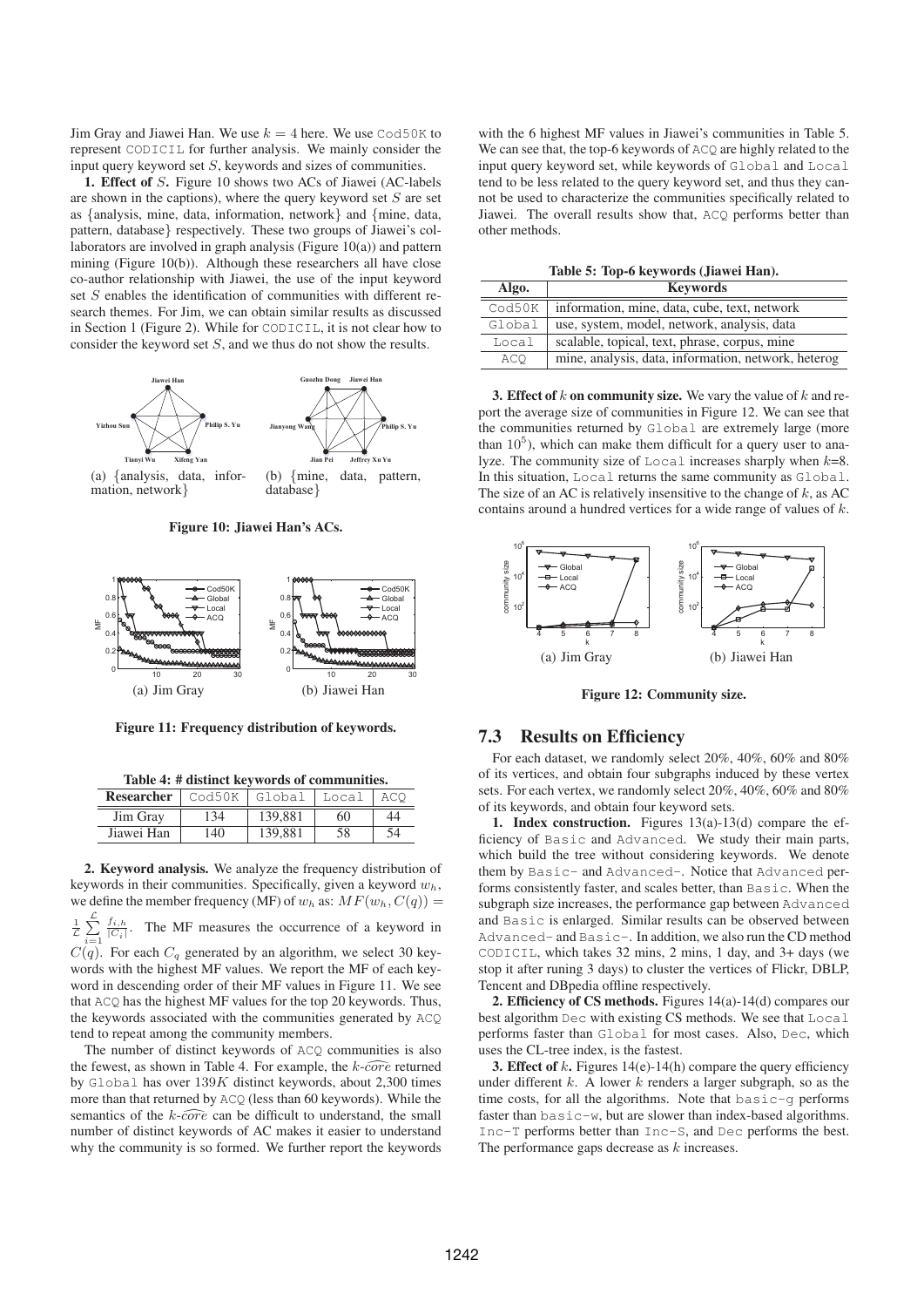

Figure 13: Efficiency results of index construction.



Figure 14: Efficiency results of community search.